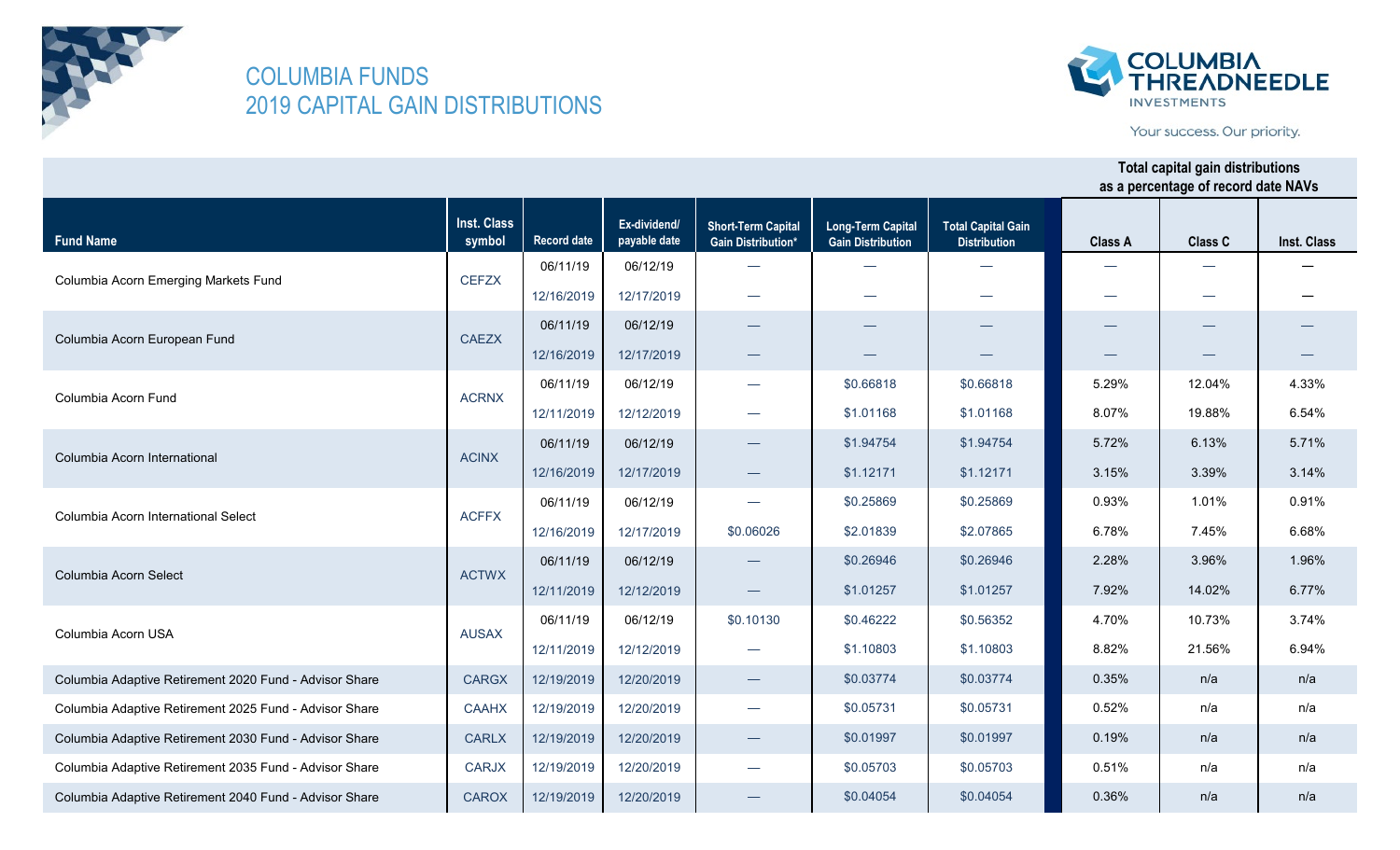

**Fund Name**

## COLUMBIA FUNDS 2019 CAPITAL GAIN DISTRIBUTIONS

Columbia Commodity Strategy Fund CCSZX 12/17/2019 12/18/2019

Columbia Capital Allocation Moderate Portfolio CBMZX



Your success. Our priority.

—

— —

2.26% 2.28% 2.26%

#### **Inst. Class symbol Record date Ex-dividend/ payable date Short-Term Capital Gain Distribution\* Long-Term Capital Gain Distribution Total Capital Gain Distribution Class A Class C Total capital gain distributions as a percentage of record date NAVs Inst. Class** Columbia Adaptive Retirement 2045 Fund - Advisor Share CARPX | 12/19/2019 | 12/20/2019 Columbia Adaptive Retirement 2050 Fund - Advisor Share CARSX | 12/19/2019 | 12/20/2019 Columbia Adaptive Retirement 2055 Fund - Advisor Share CARFX 12/19/2019 12/20/2019 Columbia Adaptive Retirement 2060 Fund - Advisor Share CARKX | 12/19/2019 | 12/20/2019 Columbia Adaptive Risk Allocation Fund CRAZX 12/18/2019 12/19/2019 Columbia Balanced Fund CBALX 12/05/2019 12/06/2019 Columbia Bond Fund UMMGX 11/29/2019 12/02/2019 Columbia California Intermediate Municipal Bond Fund Formerly Columbia AMT-Free CA Intermediate Muni Bond Fund NCMAX 12/02/2019 12/03/2019 06/25/19 06/26/19 12/19/2019 12/20/2019 06/25/19 06/26/19 12/19/2019 12/20/2019 06/25/19 06/26/19 12/19/2019 12/20/2019 06/25/19 06/26/19 12/19/2019 12/20/2019 06/25/19 06/26/19 — — — — \$0.35010 — \$0.00910 \$0.00910 \$0.05993 \$0.27452 Columbia Capital Allocation Moderate Aggressive Portfolio NBGPX \$0.11111 \$0.06306 \$0.51690 \$0.10392 \$0.10392 \$0.05993 — — — \$0.11054 \$0.05983 \$1.07542 \$1.01559 \$0.06544 \$0.11111 \$0.06306 \$0.16680 \$0.04510 — \$0.07689 \$0.07689 — \$0.15420 \$0.15420 n/a 2.46% 1.26% 2.47% 4.74% n/a n/a n/a n/a 0.91% n/a n/a — 3.20% 3.29% — 1.26% — 3.21% n/a 0.52% 0.97% 0.55% 4.54% 0.72% 2.23% 0.09% 0.09% 2.24% 0.72% 4.49% 2.47% 1.26% 2.86% 2.78% 1.37% 1.37% 1.38% Columbia Capital Allocation Aggressive Portfolio 0.84% 0.83% \$0.05696 \$0.34347 \$0.40043 3.13% 3.13% 3.14% \$0.01541 \$0.12223 \$0.13764 1.24% 1.26% 1.26% 0.09% CPAZX CBVZX NIPAX Columbia Capital Allocation Conservative Portfolio Columbia Capital Allocation Moderate Conservative Portfolio \$0.02681 \$0.33843 \$0.36524 2.78% 2.23% 0.71% \$0.40235 \$0.08037 \$0.08617 0.83% — \$0.27452 \$0.00580  $\frac{1}{\sqrt{30.40235}}$

— — —

\$0.02454 \$0.23826 \$0.26280

12/19/2019 12/20/2019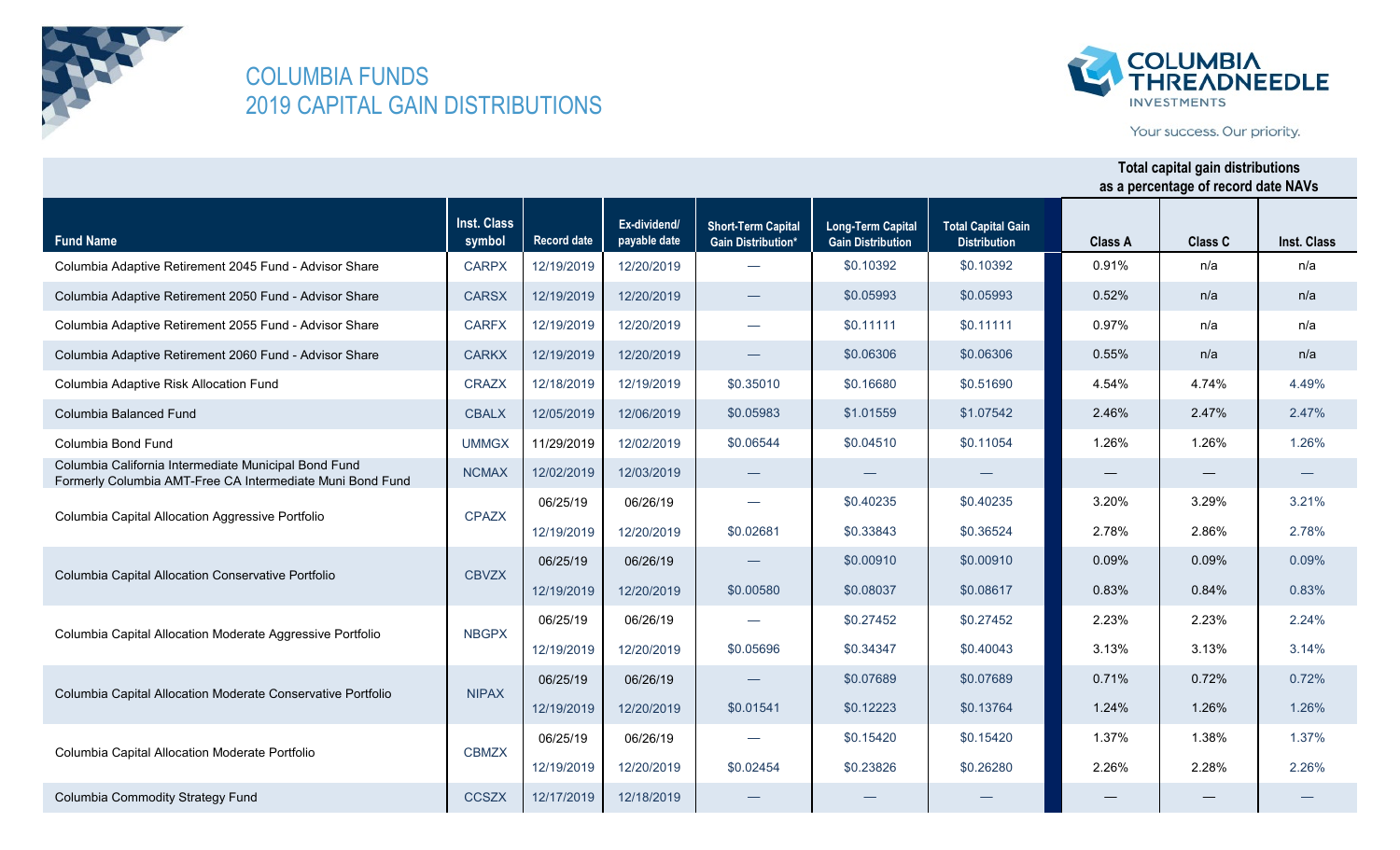



Your success. Our priority.

|                                                                                                                     | Inst. Class  |                    | Ex-dividend/ | <b>Short-Term Capital</b> | <b>Long-Term Capital</b> | <b>Total Capital Gain</b> |                |                   |             |
|---------------------------------------------------------------------------------------------------------------------|--------------|--------------------|--------------|---------------------------|--------------------------|---------------------------|----------------|-------------------|-------------|
| <b>Fund Name</b>                                                                                                    | symbol       | <b>Record date</b> | payable date | <b>Gain Distribution*</b> | <b>Gain Distribution</b> | <b>Distribution</b>       | <b>Class A</b> | <b>Class C</b>    | Inst. Class |
| Columbia Connecticut Intermediate Municipal Bond Fund<br>Formerly Columbia AMT-Free CT Intermediate Munil Bond Fund | <b>SCTEX</b> | 12/02/2019         | 12/03/2019   |                           | $\overline{\phantom{0}}$ |                           |                |                   |             |
| Columbia Contrarian Asia Pacific Fund                                                                               | <b>CAJZX</b> | 12/17/2019         | 12/18/2019   |                           |                          |                           |                |                   |             |
| Columbia Contrarian Core Fund                                                                                       | <b>SMGIX</b> | 12/09/2019         | 12/10/2019   | \$0.06214                 | \$1.22639                | \$1.28853                 | 4.73%          | 5.28%             | 4.68%       |
| Columbia Contrarian Europe Fund                                                                                     | <b>CEEZX</b> | 12/17/2019         | 12/18/2019   |                           |                          |                           |                |                   |             |
| Columbia Convertible Securities Fund                                                                                | <b>NCIAX</b> | 06/14/19           | 06/17/19     | \$0.01458                 | \$0.16192                | \$0.17650                 | 0.82%          | 0.83%             | 0.82%       |
|                                                                                                                     |              | 12/12/2019         | 12/13/2019   | \$0.27653                 | \$0.44448                | \$0.72101                 | 3.19%          | 3.21%             | 3.19%       |
| Columbia Corporate Income Fund                                                                                      | <b>SRINX</b> | 11/29/2019         | 12/02/2019   |                           |                          |                           |                |                   |             |
| Columbia Disciplined Core Fund                                                                                      | <b>CCRZX</b> | 12/09/2019         | 12/10/2019   |                           | \$1.05855                | \$1.05855                 | 8.23%          | 8.45%             | 8.17%       |
| Columbia Disciplined Growth Fund                                                                                    | <b>CLQZX</b> | 12/09/2019         | 12/10/2019   |                           | \$0.69859                | \$0.69859                 | 7.25%          | 7.71%             | 7.15%       |
| Columbia Disciplined Small Core Fund                                                                                | <b>SMCEX</b> | 12/04/2019         | 12/05/2019   | $\overline{\phantom{0}}$  |                          |                           |                |                   |             |
| Columbia Disciplined Value Fund                                                                                     | <b>CVQZX</b> | 12/09/2019         | 12/10/2019   |                           | \$0.82962                | \$0.82962                 | 8.23%          | 8.49%             | 8.13%       |
| Columbia Dividend Income Fund                                                                                       | <b>GSFTX</b> | 12/12/2019         | 12/13/2019   |                           | \$0.26314                | \$0.26314                 | 1.08%          | 1.12%             | 1.08%       |
| Columbia Dividend Opportunity Fund                                                                                  | <b>CDOZX</b> | 12/12/2019         | 12/13/2019   | $\overline{\phantom{m}}$  | \$0.83540                | \$0.83540                 | 8.62%          | 8.86%             | 8.58%       |
| Columbia Emerging Markets Bond Fund                                                                                 | <b>CMBZX</b> | 12/16/2019         | 12/17/2019   | $\overline{\phantom{0}}$  |                          |                           |                |                   |             |
| Columbia Emerging Markets Fund                                                                                      | <b>UMEMX</b> | 12/17/2019         | 12/18/2019   |                           |                          |                           |                | $\hspace{0.05cm}$ |             |
| Columbia Flexible Capital Income Fund                                                                               | <b>CFIZX</b> | 12/12/2019         | 12/13/2019   |                           | $\overline{\phantom{0}}$ |                           |                |                   |             |
| Columbia Floating Rate Fund                                                                                         | <b>CFRZX</b> | 11/29/2019         | 12/02/2019   |                           |                          |                           |                |                   |             |
| Columbia Georgia Intermediate Municipal Bond Fund<br>Formerly Columbia AMT-Free GA Intermediate Muni Bond Fund      | <b>NGAMX</b> | 12/02/2019         | 12/03/2019   |                           | $\overline{\phantom{0}}$ | $\sim$                    |                |                   |             |
| Columbia Global Dividend Opportunity Fund                                                                           | <b>CSVFX</b> | 12/17/2019         | 12/18/2019   | \$0.03348                 | \$0.11434                | \$0.14782                 | 0.76%          | 0.81%             | 0.76%       |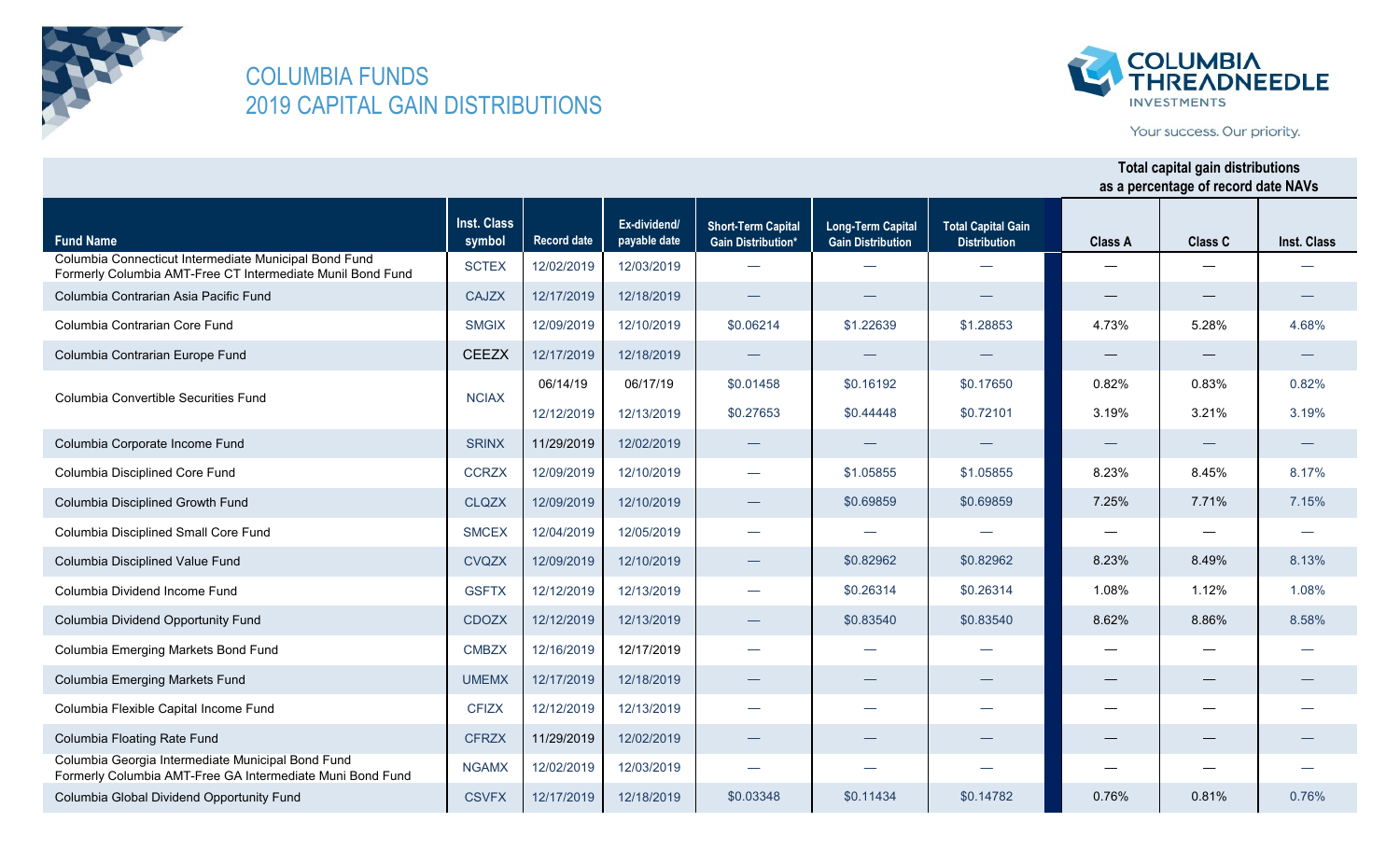



Your success. Our priority.

| <b>Fund Name</b>                                                                                    | <b>Inst. Class</b><br>symbol | <b>Record date</b> | Ex-dividend/<br>payable date | <b>Short-Term Capital</b><br><b>Gain Distribution*</b> | <b>Long-Term Capital</b><br><b>Gain Distribution</b> | <b>Total Capital Gain</b><br><b>Distribution</b> | <b>Class A</b>                  | Class C | <b>Inst. Class</b> |
|-----------------------------------------------------------------------------------------------------|------------------------------|--------------------|------------------------------|--------------------------------------------------------|------------------------------------------------------|--------------------------------------------------|---------------------------------|---------|--------------------|
| Columbia Global Energy and Natural Resources Fund                                                   | <b>UMESX</b>                 | 12/13/2019         | 12/16/2019                   |                                                        |                                                      |                                                  |                                 |         |                    |
|                                                                                                     |                              | 06/12/19           | 06/13/19                     |                                                        | \$0.48258                                            | \$0.48258                                        | 3.66%                           | 3.71%   | 3.65%              |
| Columbia Global Equity Value Fund                                                                   | <b>CEVZX</b>                 | 12/12/2019         | 12/13/2019                   |                                                        | \$0.46422                                            | \$0.46422                                        | 3.42%                           | 3.47%   | 3.41%              |
| Columbia Global Infrastructure Fund                                                                 | <b>CRIZX</b>                 | 12/17/2019         | 12/18/2019                   | \$0.02767                                              | \$0.77712                                            | \$0.80479                                        | 5.75%                           | 6.24%   | 5.63%              |
| Columbia Global Opportunities Fund                                                                  | <b>CSAZX</b>                 | 12/17/2019         | 12/18/2019                   |                                                        |                                                      |                                                  | $\hspace{0.1mm}-\hspace{0.1mm}$ |         |                    |
| Columbia Global Strategic Equity Fund                                                               | <b>NGPAX</b>                 | 06/25/19           | 06/26/19                     |                                                        | \$0.45370                                            | \$0.45370                                        | 3.05%                           | 3.63%   | 2.96%              |
|                                                                                                     |                              | 12/19/2019         | 12/20/2019                   | $\overline{\phantom{a}}$                               | \$0.31600                                            | \$0.31600                                        | 2.01%                           | 2.41%   | 1.94%              |
| Columbia Global Technology Growth Fund                                                              | <b>CMTFX</b>                 | 12/13/2019         | 12/16/2019                   |                                                        | \$0.50367                                            | \$0.50367                                        | 1.29%                           | 1.44%   | 1.23%              |
| Columbia Government Money Market Fund                                                               | <b>IDYXX</b>                 | 11/29/2019         | 12/02/2019                   | \$0.00032                                              |                                                      | \$0.00032                                        | 0.03%                           | 0.03%   | 0.03%              |
| Columbia Greater China Fund                                                                         | <b>LNGZX</b>                 | 12/13/2019         | 12/16/2019                   |                                                        | \$0.76750                                            | \$0.76750                                        | 1.56%                           | 1.71%   | 1.42%              |
| Columbia High Yield Bond Fund                                                                       | <b>CHYZX</b>                 | 11/29/2019         | 12/02/2019                   |                                                        |                                                      |                                                  |                                 |         |                    |
| Columbia High Yield Municipal Fund                                                                  | <b>SRHMX</b>                 | 12/02/2019         | 12/03/2019                   |                                                        |                                                      |                                                  |                                 |         |                    |
| Columbia Income Builder Fund                                                                        | <b>CBUZX</b>                 | 06/25/19           | 06/26/19                     |                                                        | \$0.11189                                            | \$0.11189                                        | 0.92%                           | 0.92%   | 0.92%              |
|                                                                                                     |                              | 12/19/2019         | 12/20/2019                   |                                                        |                                                      |                                                  |                                 |         |                    |
| Columbia Income Opportunities Fund                                                                  | <b>CIOZX</b>                 | 11/29/2019         | 12/02/2019                   |                                                        |                                                      |                                                  |                                 |         |                    |
| Columbia Inflation Protected Securities Fund                                                        | <b>CIPZX</b>                 | 12/05/2019         | 12/06/2019                   |                                                        | $\overline{\phantom{0}}$                             |                                                  |                                 |         |                    |
| Columbia Intermediate Municipal Bond Fund<br>Formerly Columbia AMT-Free Intermediate Muni Bond Fund | <b>SETMX</b>                 | 12/02/2019         | 12/03/2019                   |                                                        | \$0.04212                                            | \$0.04212                                        | 0.40%                           | 0.40%   | 0.40%              |
|                                                                                                     |                              | 06/17/19           | 06/18/19                     |                                                        | \$0.38451                                            | \$0.38451                                        | 1.62%                           | n/a     | 1.62%              |
| Columbia Large Cap Enhanced Core Fund                                                               | <b>NMIMX</b>                 | 12/11/2019         | 12/12/2019                   |                                                        | \$0.37605                                            | \$0.37605                                        | 1.48%                           | n/a     | 1.48%              |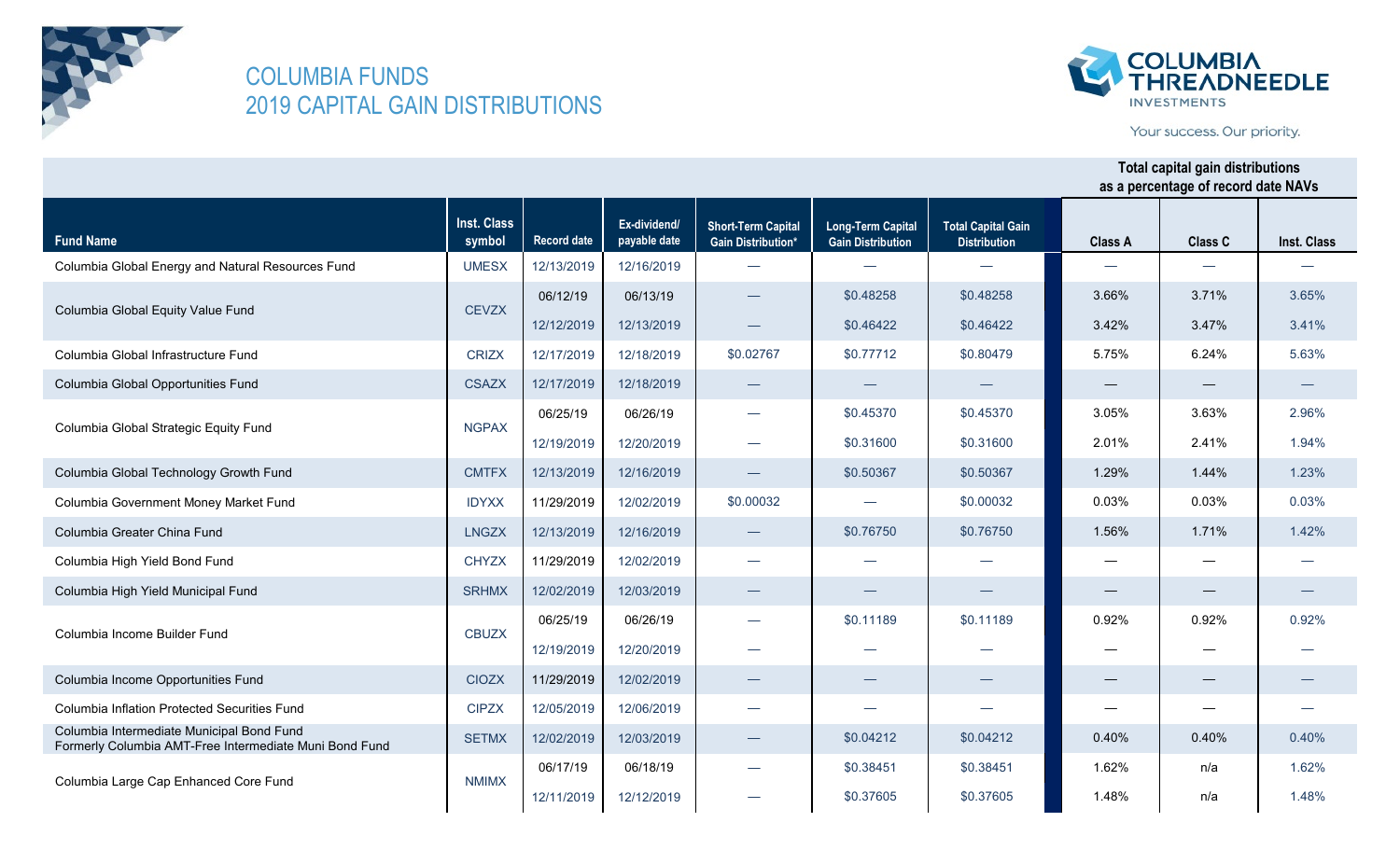



Your success. Our priority.

| <b>Fund Name</b>                                                                                                      | Inst. Class<br>symbol | <b>Record date</b> | Ex-dividend/<br>payable date | <b>Short-Term Capital</b><br><b>Gain Distribution*</b> | <b>Long-Term Capital</b><br><b>Gain Distribution</b> | <b>Total Capital Gain</b><br><b>Distribution</b> | <b>Class A</b>                  | Class C           | Inst. Class |
|-----------------------------------------------------------------------------------------------------------------------|-----------------------|--------------------|------------------------------|--------------------------------------------------------|------------------------------------------------------|--------------------------------------------------|---------------------------------|-------------------|-------------|
| Columbia Large Cap Growth Fund                                                                                        | <b>GEGTX</b>          | 12/04/2019         | 12/05/2019                   |                                                        | \$3.67491                                            | \$3.67491                                        | 8.08%                           | 9.93%             | 8.06%       |
|                                                                                                                       | <b>NFEPX</b>          | 06/17/19           | 06/18/19                     |                                                        | \$0.40558                                            | \$0.40558                                        | 2.25%                           | 3.32%             | 2.07%       |
| Columbia Large Cap Growth Fund III                                                                                    |                       | 12/04/2019         | 12/05/2019                   |                                                        | \$1.41540                                            | \$1.41540                                        | 7.36%                           | 11.00%            | 6.76%       |
|                                                                                                                       | <b>NINDX</b>          | 06/17/19           | 06/18/19                     | $\overline{\phantom{0}}$                               | \$2.51666                                            | \$2.51666                                        | 5.00%                           | n/a               | 4.97%       |
| Columbia Large Cap Index Fund                                                                                         |                       | 12/11/2019         | 12/12/2019                   |                                                        | \$1.57592                                            | \$1.57592                                        | 3.01%                           | n/a               | 2.99%       |
| Columbia Large Cap Value Fund                                                                                         | <b>CDVZX</b>          | 12/12/2019         | 12/13/2019                   | \$0.01593                                              | \$0.58180                                            | \$0.59773                                        | 4.11%                           | 4.13%             | 4.11%       |
| <b>Columbia Limited Duration Credit Fund</b>                                                                          | <b>CLDZX</b>          | 11/29/2019         | 12/02/2019                   |                                                        |                                                      |                                                  |                                 |                   |             |
| Columbia Maryland Intermediate Municipal Bond Fund<br>Formerly Columbia AMT-Free MD Intermediate Muni Bond Fund       | <b>NMDBX</b>          | 12/02/2019         | 12/03/2019                   |                                                        |                                                      |                                                  |                                 |                   |             |
| Columbia Massachusetts Intermediate Municipal Bond Fund<br>Formerly Columbia AMT-Free MA Intermediate Muni Bond Fund  | <b>SEMAX</b>          | 12/02/2019         | 12/03/2019                   |                                                        | \$0.00645                                            | \$0.00645                                        | 0.06%                           | 0.06%             | 0.06%       |
| Columbia Mid Cap Growth Fund                                                                                          | <b>CLSPX</b>          | 12/11/2019         | 12/12/2019                   |                                                        | \$2.13800                                            | \$2.13800                                        | 8.55%                           | 10.87%            | 7.86%       |
|                                                                                                                       | <b>NMPAX</b>          | 06/17/19           | 06/18/19                     | $\overline{\phantom{0}}$                               | \$0.29762                                            | \$0.29762                                        | 1.93%                           | n/a               | 1.94%       |
| Columbia Mid Cap Index Fund                                                                                           |                       | 12/04/2019         | 12/05/2019                   |                                                        | \$0.37835                                            | \$0.37835                                        | 2.36%                           | n/a               | 2.37%       |
| Columbia Minnesota Tax-Exempt Fund                                                                                    | <b>CMNZX</b>          | 12/02/2019         | 12/03/2019                   |                                                        |                                                      |                                                  | $\hspace{0.1mm}-\hspace{0.1mm}$ |                   |             |
| Columbia Mortgage Opportunities Fund                                                                                  | <b>CLMZX</b>          | 12/16/2019         | 12/17/2019                   | \$0.04665                                              | \$0.03705                                            | \$0.08370                                        | 0.82%                           | 0.82%             | 0.82%       |
| Columbia Multi-Asset Income Fund                                                                                      | <b>CLNZX</b>          | 12/16/2019         | 12/17/2019                   |                                                        |                                                      |                                                  |                                 | $\hspace{0.05cm}$ |             |
| Columbia Multi Strategy Alternatives Fund<br>Formerly Columbia Alternative Beta Fund                                  | <b>CLAZX</b>          | 12/18/2019         | 12/19/2019                   |                                                        |                                                      |                                                  |                                 |                   |             |
| Columbia New York Intermediate Municipal Bond Fund<br>Formerly AMT-Free NY Intermediate Muni Bond Fund                | <b>GNYTX</b>          | 12/02/2019         | 12/03/2019                   |                                                        | \$0.00193                                            | \$0.00193                                        | 0.02%                           | 0.02%             | 0.02%       |
| Columbia North Carolina Intermediate Municipal Bond Fund<br>Formerly Columbia AMT-Free NC Intermediate Muni Bond Fund | <b>NNIBX</b>          | 12/02/2019         | 12/03/2019                   |                                                        |                                                      |                                                  |                                 |                   |             |
| Columbia Oregon Intermediate Municipal Bond Fund<br>Formerly Columbia AMT-Free OR Intermediate Muni Bond Fund         | <b>CMBFX</b>          | 12/02/2019         | 12/03/2019                   |                                                        | \$0.01586                                            | \$0.01586                                        | 0.13%                           | 0.13%             | 0.13%       |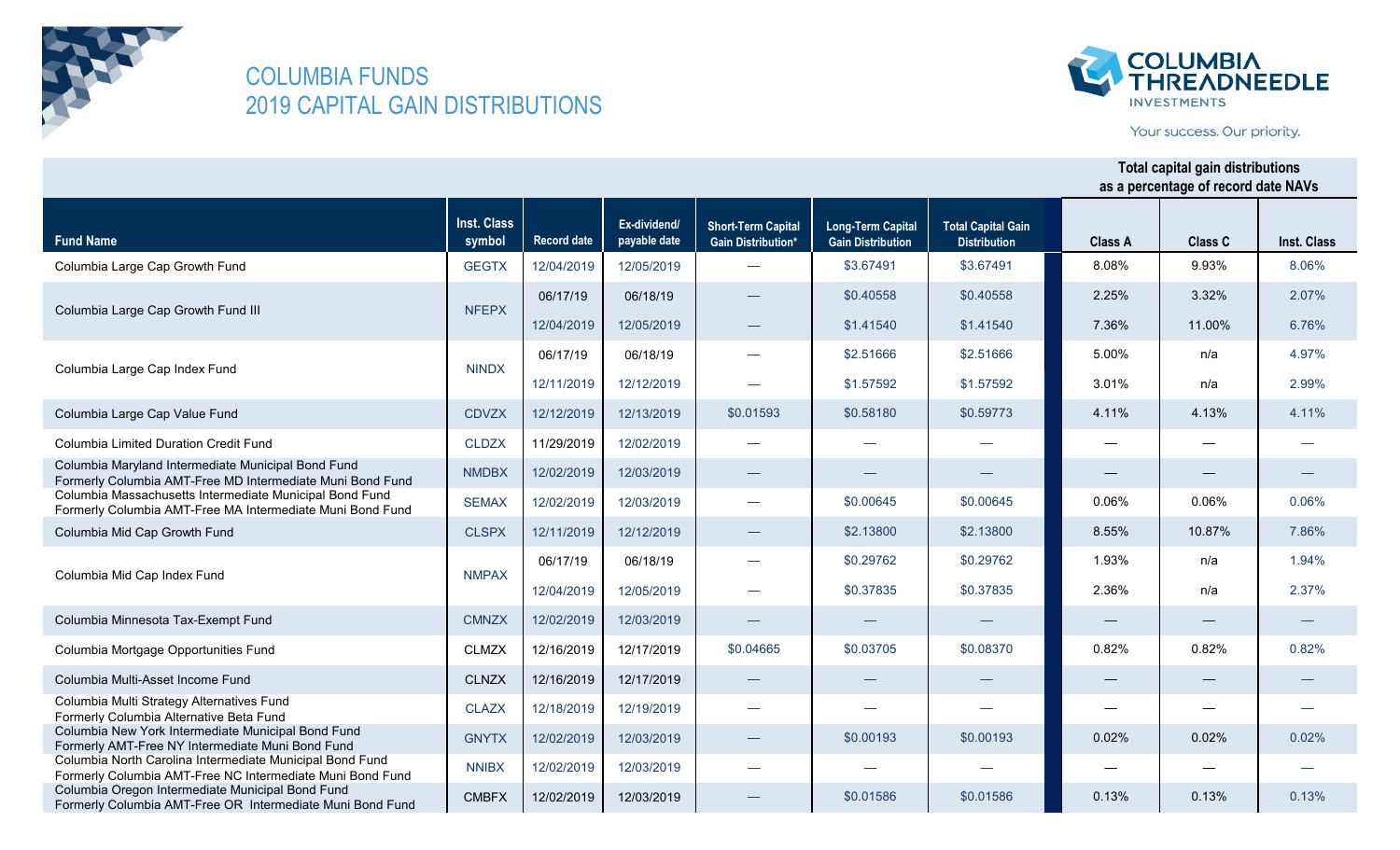



Your success. Our priority.

|                                           | <b>Inst. Class</b> |                    | Ex-dividend/ | <b>Short-Term Capital</b>       | <b>Long-Term Capital</b> | <b>Total Capital Gain</b>    |                |         |             |
|-------------------------------------------|--------------------|--------------------|--------------|---------------------------------|--------------------------|------------------------------|----------------|---------|-------------|
| <b>Fund Name</b>                          | symbol             | <b>Record date</b> | payable date | <b>Gain Distribution*</b>       | <b>Gain Distribution</b> | <b>Distribution</b>          | <b>Class A</b> | Class C | Inst. Class |
| Columbia Overseas Core Fund               | COSNX              | 06/17/19           | 06/18/19     | \$0.03399                       | \$0.00213                | \$0.03612                    | 0.39%          | 0.39%   | 0.39%       |
|                                           |                    | 12/12/2019         | 12/13/2019   |                                 |                          |                              |                |         |             |
|                                           | COSZX              | 06/17/19           | 06/18/19     |                                 |                          |                              |                |         |             |
| Columbia Overseas Value Fund              |                    | 12/12/2019         | 12/13/2019   | $\hspace{0.1mm}-\hspace{0.1mm}$ | \$0.01949                | \$0.01949                    | 0.20%          | 0.20%   | 0.20%       |
| Columbia Pacific/Asia Fund                | <b>USPAX</b>       | 06/17/19           | 06/18/19     | $\overbrace{\phantom{123321}}$  | \$0.26173                | \$0.26173                    | 2.68%          | 2.76%   | 2.67%       |
|                                           |                    | 12/16/2019         | 12/17/2019   |                                 | \$0.21557                | \$0.21557                    | 2.01%          | 2.08%   | 2.00%       |
| Columbia Quality Income Fund              | <b>CUGZX</b>       | 11/29/2019         | 12/02/2019   | $\overline{\phantom{0}}$        |                          |                              |                |         |             |
| Columbia Real Estate Equity Fund          | <b>CREEX</b>       | 06/14/19           | 06/17/19     |                                 | \$0.12220                | \$0.12220                    | 0.84%          | 0.84%   | 0.84%       |
|                                           |                    | 12/12/2019         | 12/13/2019   |                                 | \$1.21229                | \$1.21229                    | 8.30%          | 8.31%   | 8.27%       |
| Columbia Select Global Equity Fund        | <b>CGEZX</b>       | 12/13/2019         | 12/16/2019   | varies by class <sup>1</sup>    | \$0.44625                | varies by class <sup>1</sup> | 2.94%          | 3.35%   | 2.90%       |
| Columbia Select Global Growth Fund        | COGZX              | 06/17/19           | 06/18/19     |                                 | —                        |                              | —              |         |             |
|                                           |                    | 12/13/2019         | 12/16/2019   |                                 | \$0.50234                | \$0.50234                    | 2.96%          | 3.21%   | 2.89%       |
| Columbia Select International Equity Fund | <b>NIEQX</b>       | 06/17/19           | 06/18/19     |                                 |                          |                              |                |         |             |
|                                           |                    | 12/16/2019         | 12/17/2019   | $\overbrace{\phantom{aaaaa}}$   |                          |                              |                |         |             |
| Columbia Select Large Cap Equity Fund     | <b>NSEPX</b>       | 06/17/19           | 06/18/19     | $\overline{\phantom{m}}$        | \$0.44070                | \$0.44070                    | 3.05%          | 3.35%   | 3.08%       |
|                                           |                    | 12/04/2019         | 12/05/2019   | $\overline{\phantom{m}}$        | \$0.17842                | \$1.17842                    | 7.90%          | 8.72%   | 7.95%       |
|                                           |                    | 06/12/19           | 06/13/19     |                                 | \$2.67988                | \$2.67988                    | 17.75%         | 20.52%  | 17.06%      |
| Columbia Select Large Cap Growth Fund     | <b>UMLGX</b>       | 12/05/2019         | 12/06/2019   |                                 | \$1.67389                | \$1.67389                    | 12.43%         | 14.92%  | 11.83%      |
| Columbia Select Large Cap Value Fund      | <b>CSVZX</b>       | 12/09/2019         | 12/10/2019   |                                 | \$1.34698                | \$1.34698                    | 5.01%          | 5.51%   | 4.82%       |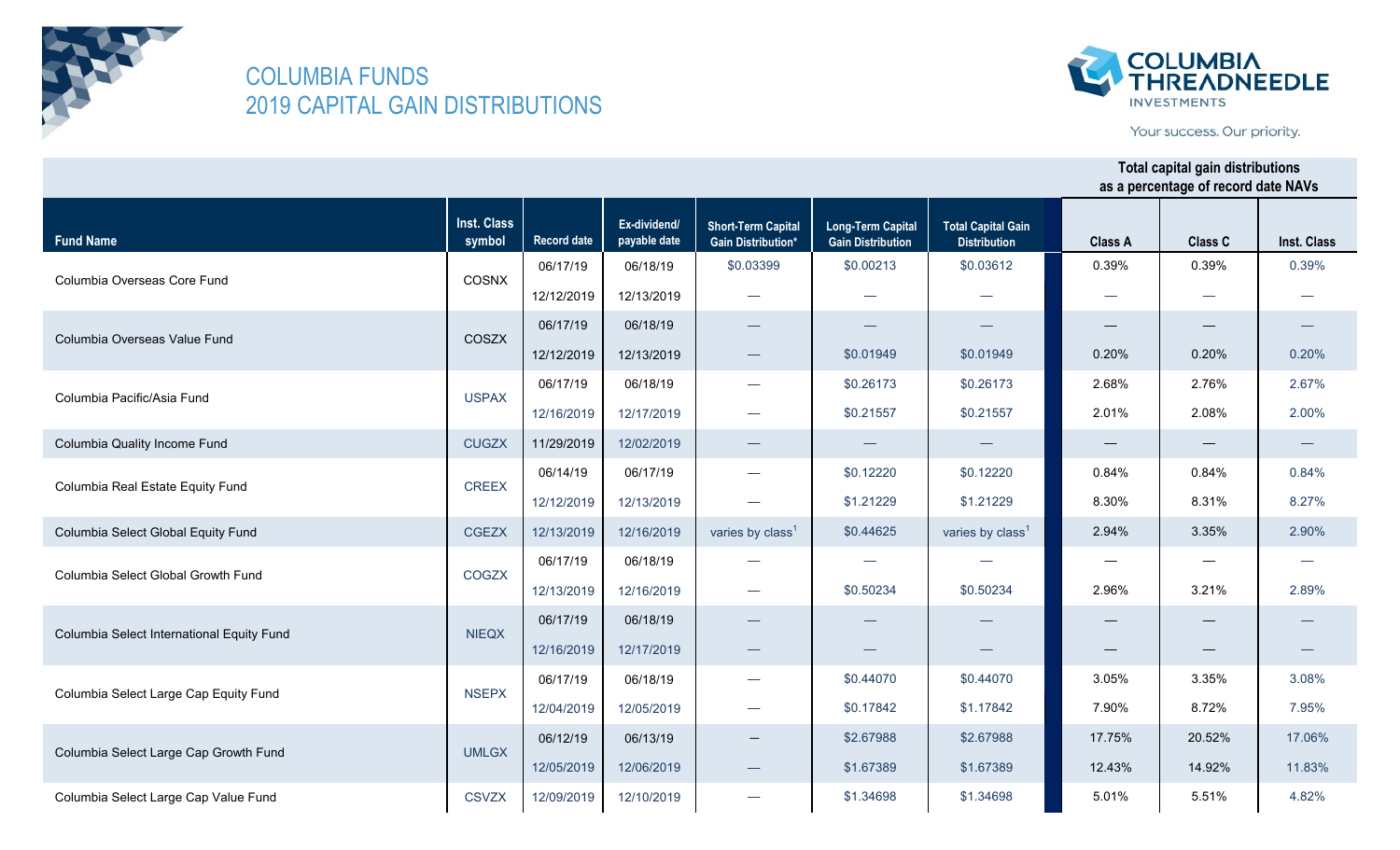

**Fund Name**

### COLUMBIA FUNDS 2019 CAPITAL GAIN DISTRIBUTIONS

Columbia Small/Mid Cap Value Fund CMOZX | 12/09/2019 | 12/10/2019

Formerly Columbia AMT-Free SC Intermediate Muni Bond Fund NSCMX 12/02/2019 12/03/2019 Columbia Strategic California Municipal Income Fund CCAZX 12/02/2019 12/03/2019

Columbia South Carolina Intermediate Municipal Bond Fund

Columbia Small Cap Value Fund II NSVAX



Your success. Our priority.

#### **Inst. Class symbol Record date Ex-dividend/ payable date Short-Term Capital Gain Distribution\* Long-Term Capital Gain Distribution Total Capital Gain Distribution Class A Class C Total capital gain distributions as a percentage of record date NAVs Inst. Class** 06/12/19 06/13/19 12/05/2019 12/06/2019 Columbia Select Small Cap Value Fund CSSZX 12/05/2019 12/06/2019 Columbia Seligman Communications and Information Fund CCIZX 12/05/2019 12/06/2019 Columbia Seligman Global Technology Fund CSGZX 12/09/2019 12/10/2019 06/27/19 06/28/19 11/29/2019 12/02/2019 Columbia Short Term Cash Fund n/a 11/29/2019 12/02/2019 Columbia Short Term Municipal Bond Fund NSMIX | 12/02/2019 | 12/03/2019 Columbia Small Cap Growth Fund I CMSCX 12/04/2019 12/05/2019 06/17/19 06/18/19 12/11/2019 12/12/2019 06/17/19 06/18/19 12/04/2019 12/05/2019 06/17/19 06/18/19  $$0.00415$   $$0.00415$ varies by class<sup>2</sup>  $\downarrow$  \$8.75773 varies by class<sup>2</sup> — \$0.02227 \$0.02227 varies by class<sup>3</sup>  $\qquad$  \$4.27441 varies by class<sup>3</sup> — — — — — varies by class<sup>4</sup> — \$0.53095 \$0.53095 — — — — — — 10.12% 9.86% 12.40% 9.85% 0.21% 0.03% 0.24% 0.04% 0.21% 0.02% 10.94% 16.12% 2.37% 2.12% — — 8.67% 10.24% 8.29% — — — — — — — — n/a 8.03% 3.01% 4.65% 2.68% 1.92% 2.24% 1.88% Columbia Small Cap Index Fund NMSCX NMSCX — | \$0.67284 | \$0.67284 | 2.83% | n/a | 2.80% Columbia Small Cap Value Fund I CSCZX — | \$0.11143 | \$0.11143 | 0.32% | 0.50% | 0.28% Columbia Select Mid Cap Value Fund NAMAX  $\vert$  \$0.23490 \$0.23490  $\vert$  2.13% Columbia Short Term Bond Fund NSTMX 7.87% — \$1.03094 \$1.03094  $\frac{1}{30.28157}$   $\frac{1}{30.28157}$ varies by  $class<sup>4</sup>$  \$1.16917

\$0.02401 \$0.04986 \$0.07387

— — —

 $$0.30530$   $$0.30530$ 

 $$0.13295$   $$0.13295$   $$0.91\%$ 

0.95% —

3.28%

3.73% 3.18%

1.07% 0.89%

— 0.95%

— 0.95%

12/04/2019 12/05/2019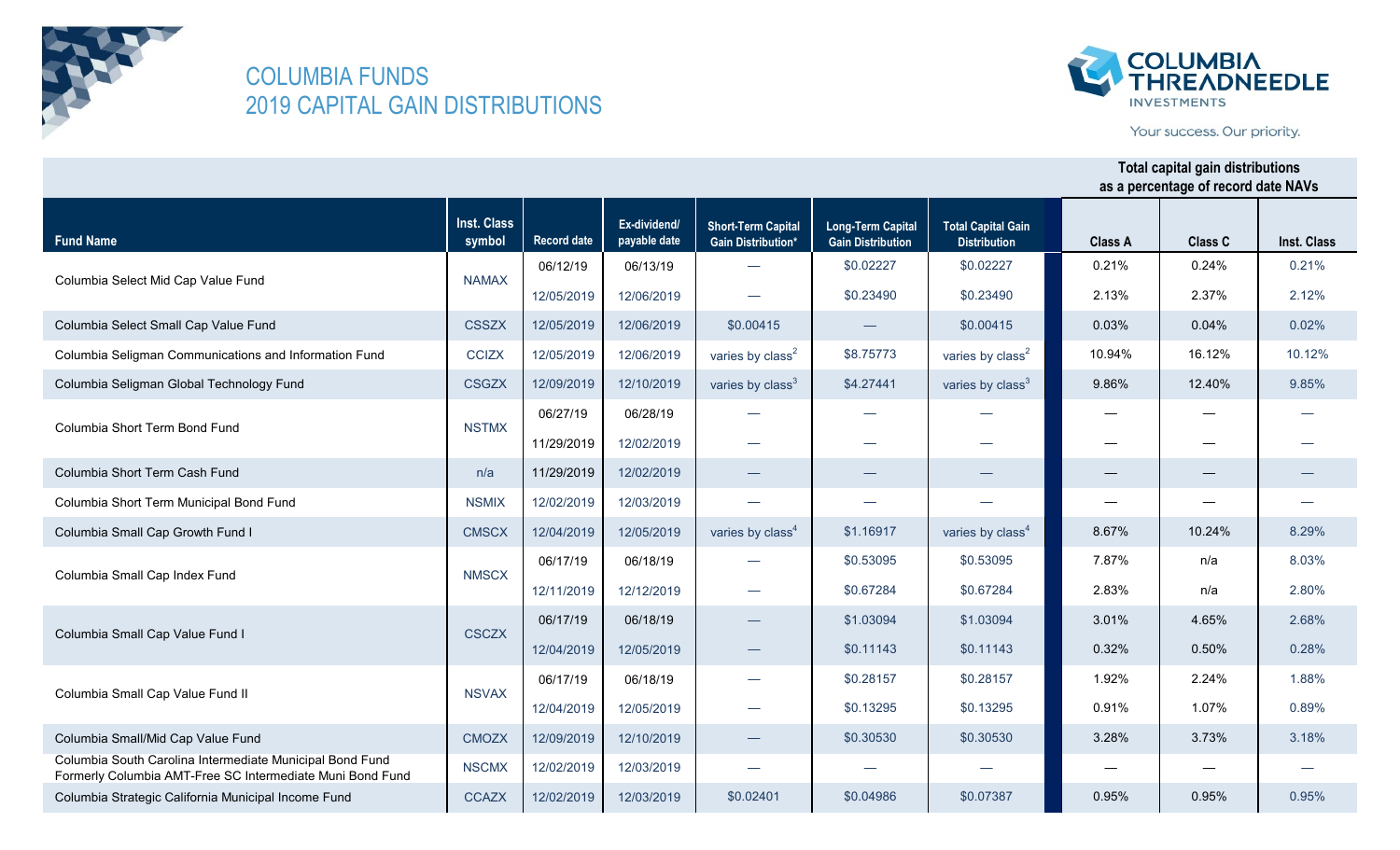



Your success. Our priority.

| <b>Fund Name</b>                                                                                                | Inst. Class<br>symbol | <b>Record date</b> | Ex-dividend/<br>payable date | <b>Short-Term Capital</b><br><b>Gain Distribution*</b> | <b>Long-Term Capital</b><br><b>Gain Distribution</b> | <b>Total Capital Gain</b><br><b>Distribution</b> | <b>Class A</b> | <b>Class C</b> | Inst. Class |
|-----------------------------------------------------------------------------------------------------------------|-----------------------|--------------------|------------------------------|--------------------------------------------------------|------------------------------------------------------|--------------------------------------------------|----------------|----------------|-------------|
| Columbia Strategic Income Fund                                                                                  | <b>LSIZX</b>          | 12/16/2019         | 12/17/2019                   | $\overline{\phantom{m}}$                               |                                                      |                                                  |                |                |             |
| Columbia Strategic Municipal Income Fund                                                                        | <b>CATZX</b>          | 12/13/2019         | 12/16/2019                   | \$0.00837                                              | \$0.00475                                            | \$0.01312                                        | 0.32%          | 0.32%          | 0.32%       |
| Columbia Strategic New York Municipal Income Fund                                                               | <b>CNYZX</b>          | 12/02/2019         | 12/03/2019                   | \$0.01903                                              | \$0.05344                                            | \$0.07247                                        | 0.96%          | 0.96%          | 0.96%       |
| Columbia Tax-Exempt Fund                                                                                        | <b>CTEZX</b>          | 12/02/2019         | 12/03/2019                   | \$0.02295                                              | \$0.05042                                            | \$0.07337                                        | 0.54%          | 0.54%          | 0.54%       |
| Columbia Thermostat Fund                                                                                        | <b>COTZX</b>          | 06/11/19           | 06/12/19                     | $\overline{\phantom{0}}$                               | \$0.11686                                            | \$0.11686                                        | 0.78%          | 0.78%          | 0.79%       |
|                                                                                                                 |                       | 12/19/2019         | 12/20/2019                   | \$0.20300                                              | \$0.21380                                            | \$0.41680                                        | 2.65%          | 2.65%          | 2.68%       |
| Columbia Total Return Bond Fund                                                                                 | <b>SRBFX</b>          | 11/29/2019         | 12/02/2019                   | \$0.08427                                              | \$0.03898                                            | \$0.12325                                        | 1.32%          | 1.32%          | 1.32%       |
| Columbia Ultra Short Term Bond Fund                                                                             | <b>CUSBX</b>          | 11/29/2019         | 12/02/2019                   | $\overline{\phantom{0}}$                               |                                                      |                                                  |                |                |             |
| Columbia U.S. Social Bond Fund                                                                                  | <b>CONZX</b>          | 12/02/2019         | 12/03/2019                   | \$0.01222                                              | \$0.00165                                            | \$0.01387                                        | 0.13%          | 0.13%          | 0.13%       |
| Columbia U.S. Treasury Index Fund                                                                               | <b>IUTIX</b>          | 11/29/2019         | 12/02/2019                   | $\overline{\phantom{0}}$                               | $\overline{\phantom{0}}$                             |                                                  |                |                |             |
| Columbia Virginia Intermediate Municipal Bond Fund<br>Formerly Columbia AMT-Free VA Intermediate Muni Bond Fund | <b>NVABX</b>          | 12/02/2019         | 12/03/2019                   | $\qquad \qquad$                                        | \$0.00148                                            | \$0.00148                                        | 0.01%          | 0.01%          | 0.01%       |
| Multi-Manager Alternative Strategies Fund                                                                       | <b>CZAMX</b>          | 12/18/2019         | 12/19/2019                   | $\overline{\phantom{0}}$                               | $\overline{\phantom{0}}$                             |                                                  |                | n/a            |             |
| Multi-Manager Directional Alternative Strategies Fund                                                           | <b>CDAZX</b>          | 12/18/2019         | 12/19/2019                   | $\overline{\phantom{0}}$                               | \$0.05430                                            | \$0.05430                                        | 0.78%          | n/a            | 0.78%       |
| Multi-Manager Growth Strategies Fund                                                                            | <b>CZMGX</b>          | 06/12/19           | 06/13/19                     | $\overline{\phantom{0}}$                               | \$0.34954                                            | \$0.34954                                        |                | n/a            |             |
|                                                                                                                 |                       | 12/05/2019         | 12/06/2019                   | \$0.00989                                              | \$0.46238                                            | \$0.47227                                        | 3.11%          | n/a            | 3.14%       |
| Multi-Manager International Equity Strategies Fund                                                              | <b>CMIEX</b>          | 12/16/2019         | 12/17/2019                   | $\overbrace{\phantom{aaaaa}}$                          |                                                      |                                                  |                | n/a            |             |
| Multi-Manager Small Cap Equity Strategies Fund                                                                  | <b>CZMSX</b>          | 12/09/2019         | 12/10/2019                   | $\overline{\phantom{0}}$                               | \$0.41933                                            | \$0.41933                                        | 2.70%          | n/a            | 2.70%       |
| Multi-Manager Total Return Bond Strategies Fund                                                                 | <b>CTRZX</b>          | 11/29/2019         | 12/02/2019                   |                                                        | \$0.03018                                            | \$0.03018                                        | 0.29%          | n/a            | 0.29%       |
| Multi-Manager Value Strategies Fund                                                                             | <b>CZMVX</b>          | 12/05/2019         | 12/06/2019                   |                                                        | \$0.30040                                            | \$0.30040                                        | 2.05%          | n/a            | 2.07%       |